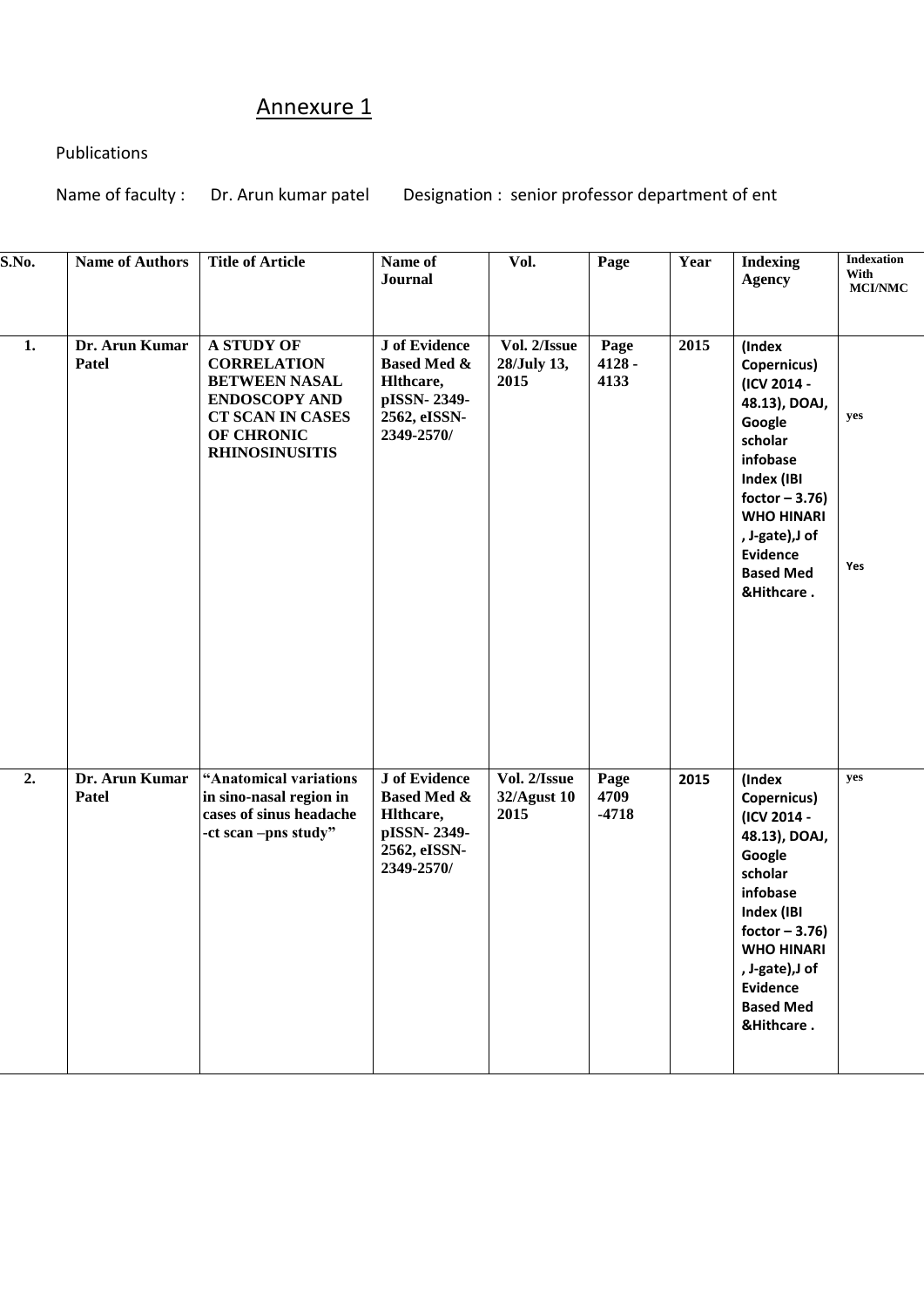| 3.           | Dr. Arun<br><b>Kumar Patel</b> | The study of<br>functional endoscopy<br>sinus surgery in<br>patients of sinus<br>headache                                | <b>International</b><br>journal<br>biological<br>and medical<br>research<br>2012; 3(3)<br><b>IJBMR-</b><br><b>ISSN</b><br>0976:6685 | $Vol-3(3)$                      | Page<br>1924-<br>1930 | 2012                                             | (Index<br>Copernicus)<br>Doajgoogle<br>scholar, $J -$<br>gate scirus<br>(int J Biol<br><b>Med Res</b><br>2012;3(3)                | yes |
|--------------|--------------------------------|--------------------------------------------------------------------------------------------------------------------------|-------------------------------------------------------------------------------------------------------------------------------------|---------------------------------|-----------------------|--------------------------------------------------|-----------------------------------------------------------------------------------------------------------------------------------|-----|
| 4.           | Dr. Arun<br><b>Kumar Patel</b> | <b>Evolution of diff-rent</b><br>techniques in<br>management of<br>malignant actives                                     | <b>International</b><br>journal<br>biological<br>and medical<br>research<br>2012; 3(3)<br><b>IJBMR-</b><br><b>ISSN</b><br>0976:6685 | $Vol-3(3)$                      | Page<br>2236-<br>2240 | 2012                                             | (Index<br>Copernicus)<br>Doajgoogle<br>scholar, $J -$<br>gate scirus<br>(int J Biol<br><b>Med Res</b><br>2012;3(3)                | yes |
| $\mathbf{1}$ | Dr. Rakesh Verma               | Acute Otitis externa - A<br>comparative study of<br>topical treatment versus<br>systemic drug therapy<br>ISSUE-2579-0854 | Medpulse<br>international<br>journal of ENT                                                                                         | Vol.14, issue<br>1 - April 2020 | Page 05-08            | 2020<br>Acce-<br>pting<br>Date-<br>jan -<br>2020 | Index<br>Copernicus,<br>Road,<br>Crosrref, IP-<br>Indexing,<br>Google<br>Scholar, J-gate,<br>Academia.edu,<br>Researchgate<br>etc | yes |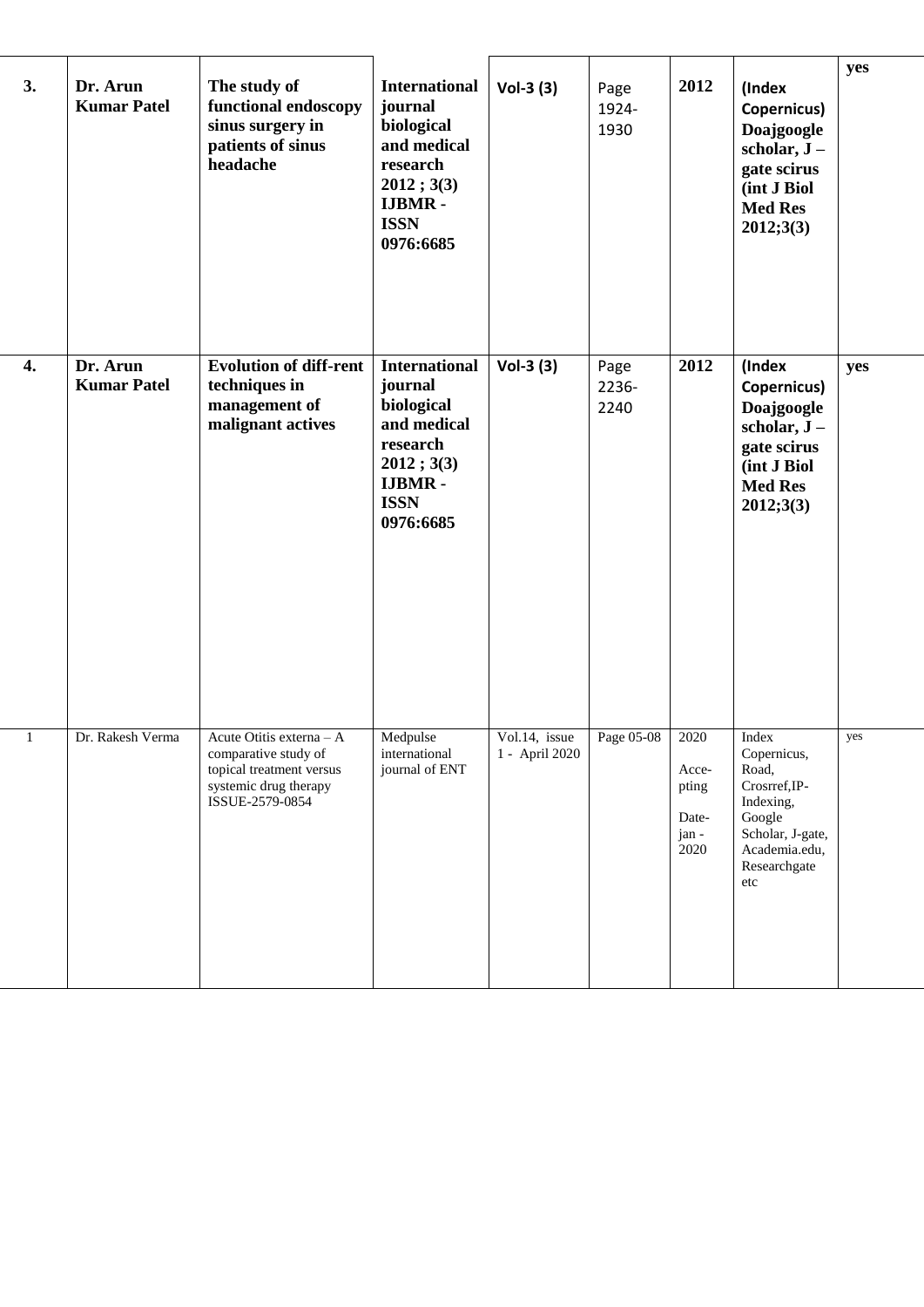| $\overline{2}$ | Dr. Rakesh Verma | A Comparative Study of<br>Myringoplasty using Tragal<br>Cartilage With/Without<br>perichondrium as a graft<br>material | IP journal of<br>otorahinoleryngo<br>logy and allied<br>science<br>Issn-2582-4147 | Vol.3, issue 2<br>22.01.2020<br>(Accepted) | published<br>on Aug.<br>2020 issue<br>ACCEPTI-<br>${\rm NG}$<br>DATE-<br>JAN-2020 | 2020 | Index<br>Copernicus,<br>Road,<br>Crosrref, IP-<br>Indexing,<br>Google<br>Scholar, J-gate,<br>Academia.edu,<br>Researchgate<br>etc. | yes |
|----------------|------------------|------------------------------------------------------------------------------------------------------------------------|-----------------------------------------------------------------------------------|--------------------------------------------|-----------------------------------------------------------------------------------|------|------------------------------------------------------------------------------------------------------------------------------------|-----|
| $\mathfrak{Z}$ | Dr. Rakesh Verma | A Comparative Study of<br>Myringoplasty using Tragal<br>Cartilage With/Without<br>perichondrium as a graft<br>material | IP Journal of<br>Otorhinolaryngol<br>ogy and Allied<br>Science                    | Vol.3, issue 2<br>22.01.2020<br>(Accepted) | published<br>on Aug.<br>2020 issue                                                | 2020 | Index<br>Copernicus,<br>Road,<br>Crosrref, IP-<br>Indexing,<br>Google<br>Scholar, J-gate,<br>Academia.edu,<br>Researchgate<br>etc. | Yes |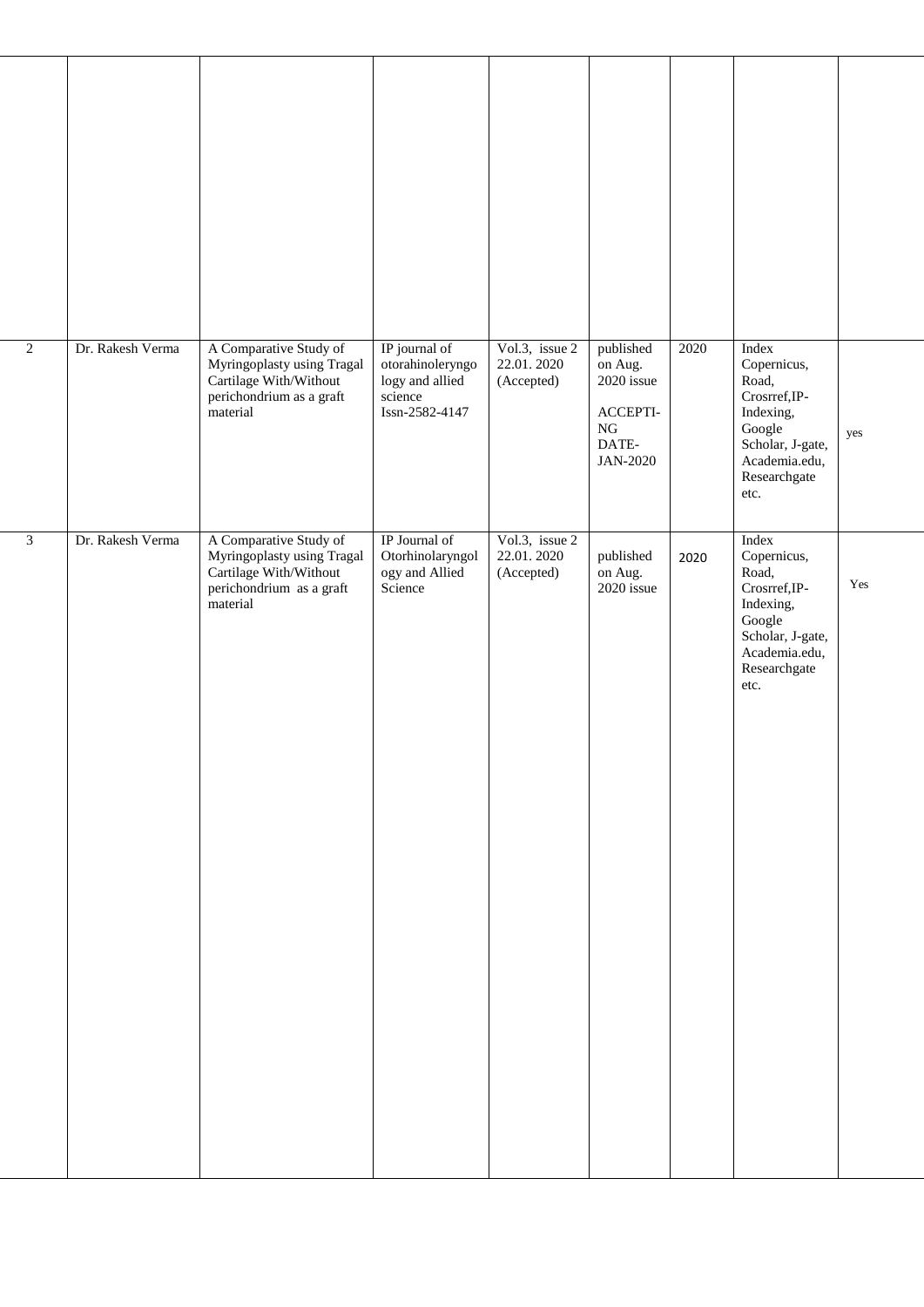| 1              | Dr. Jitendra<br>Nagar, | A comparative study of<br>type-I tragal cartilage<br>tympanoplasty and<br>type-I temporal fascia<br>tympanoplasty                              | <b>IJSR</b>                                                                                                                        | Vol.10 /<br>issue 08/aug.<br>2021/print<br>ISSN No.<br>2277-<br>8179/DOI:10<br>.36106/ijsr   |                                          | 08/08/<br>2021 | PUBMED,<br><b>ICI</b> , <b>INDEX</b><br><b>MEDICUS</b>                                                             | Yes |
|----------------|------------------------|------------------------------------------------------------------------------------------------------------------------------------------------|------------------------------------------------------------------------------------------------------------------------------------|----------------------------------------------------------------------------------------------|------------------------------------------|----------------|--------------------------------------------------------------------------------------------------------------------|-----|
| $\overline{2}$ | Dr. Jitendra Nagar     | Comparative study<br>between flap<br>preservation and flap<br>removal technique in<br>ENDO.DCR                                                 | <b>IJAR</b>                                                                                                                        | Vol.11/issue<br>04/april<br>$2021$ /print<br>ISSN No.<br>2249-<br>555X/DOI:1<br>0.36106/ijar |                                          | 04/04/<br>2021 | PUBMED,<br><b>ICI</b> , <b>INDEX</b><br><b>MEDICUS</b>                                                             | Yes |
| $\overline{3}$ | Dr. Jitendra Nagar     | Role of dexamethasone<br>in peritonsillasr abscess<br>Issn-10.18231                                                                            | IP Indian<br>Journal of<br>Anatomy and<br>surgery of<br>Head, Neck<br>and                                                          | Vol,5 issue:2                                                                                | Page 82-<br>85                           | Year<br>2019   | Index<br>Copernicus,<br>Road,<br>Crosrref, IP-<br>Indexing,<br>Google<br>Scholar, J-<br>gate,<br>Academia.ed<br>u, | Yes |
| $\overline{4}$ | Dr. Jitendra<br>Nagar  | A clinical study of<br>150 cases of head<br>neck cancer patients to<br>indentify the incidence<br>of different site of<br>head neck malignancy | Medpulse<br>international<br>journal of<br><b>ENT</b><br><b>PRINT</b><br>ISSN.2589-<br>0854<br><b>ONLINE</b><br>ISSN-2636-<br>4727 | Vol.14/issu<br>e 03/37-40<br>ACCEPTI-<br><b>NG</b><br>DATE-1-<br>2020                        | <b>ACCEP</b><br>TI-NG<br>DATE-<br>1-2020 | June<br>2020   | Index<br>Copernicus                                                                                                | yes |